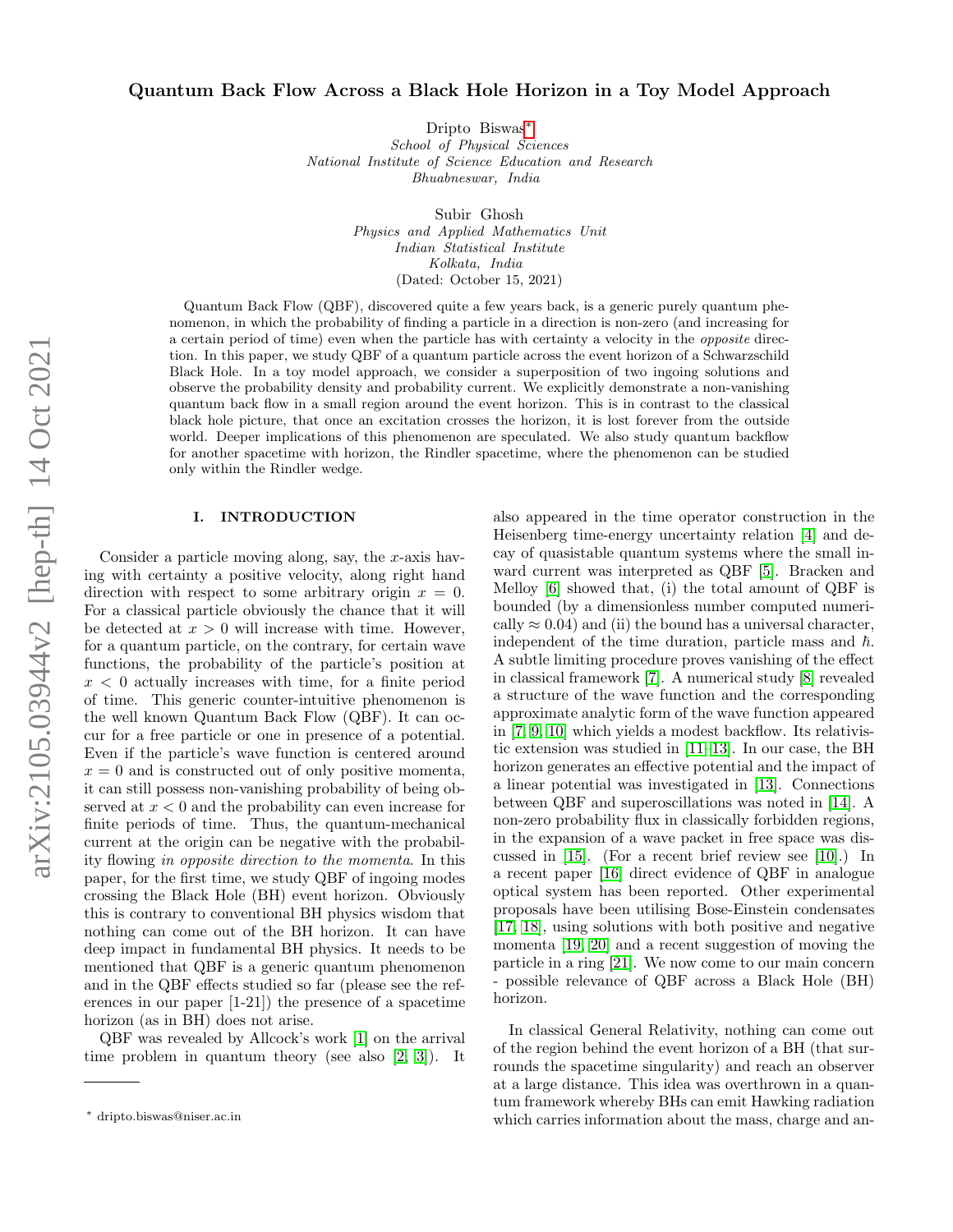gular momentum of the BH. So far this is the only possible mechanism of information (in the form of only mass, angular momentum, and charge of the BH) exchange between the BH and outside world. In this perspective QBF might have significance in providing another channel of information exchange between BH and outside observer. However, further discussion on this is outside the scope of the present work where we have established only the presence of QBF across BH horizon.

Hawking's seminal work [\[22,](#page-9-20) [23\]](#page-9-21) showed that a BH can radiate with a characteristic (Hawking) temperature and ushered in BH thermodynamics, thus formalising the BH area-entropy connection [\[24\]](#page-9-22). However, this originated the so called information paradox - BH evaporation leaves only thermal radiation with a temperature that depends just on a few macroscopic BH parameters and no information about the BH constituents, transforming via non-unitary evolution, from a pure state to a mixed state. To keep unitarity intact, BH entropy has to follow the Page curve [\[25\]](#page-9-23) and only recently it is becoming clear [\[26](#page-9-24)[–28\]](#page-9-25) how quantum entanglement can remove the information paradox. An alternative approach, for modelling a quantum BH, advocated by t'Hooft [\[29,](#page-9-26) [30\]](#page-9-27), hinges on applying unitary quantum mechanics at the BH horizon with the BH satisfying the Schrodinger equation. In this framework, scattering on the black hole horizon in a partial wave basis is studied in [\[31,](#page-9-28) [32\]](#page-9-29). We, on the other hand, apply the Schrodinger equation to the particles on the BH horizon. In [\[33,](#page-9-30) [34\]](#page-9-31), physical boundary conditions for the quantum particle wave equation at BH horizon reveal exponentially damped or enhanced solutions suggesting that particles instead of crossing the BH horizon, are absorbed or reflected by it.

In this perspective, QBF across BH horizon assumes significance, leading to open questions: can the back flow be directly interpreted as particles or at least can it transfer information across the horizon from the inside in some form of correlation between the ingoing wave and its QBF component? Although we will revisit this issue at the concluding section, we address a point that is bound to come up, i.e. is there any connection between QBF and the celebrated Hawking effect, leading to Hawking radiation. Let us just emphasize that these two are entirely different phenomena: the fundamental differences being that Hawking radiation is a quantum field theoretic phenomenon derived in a semi-classical framework where presence of the event horizon is crucial, whereas QBF is a quantum mechanical process and in the examples studied so far, the presence of an event horizon did not arise. The outcome of Hawking effect is that the radiation arises at the expense of the black hole mass and in the process the black hole might disappear completely. On the other hand the QBF we are looking at, external particles crossing in to the black hole are considered where part of this incoming flux can remain outside the horizon and the question of black hole evaporation as a result of QBF does not arise. An underlying motivation of our work is the possibility that QBF might have some

correlation with the major portion of ingoing flux.

We consider a simplified scenario, following earlier works [\[6\]](#page-9-5), and study QBF pertaining to a superposition of two solutions of the Schrodinger equation, near the BH horizon. (We leave the more realistic problem of using wave packets for a future publication.) Since our model is time dependent but stationary, with no temporal falloff, we cannot use the conventional quantitative measures for QBF and can only establish its presence conclusively. We believe that these technical problems (such as wave packet construction), can be addressed straightforwardly in a more detailed analysis.

We have also briefly studied QBF for Rindler spacetimes, for which the metric allows a horizon. However the situation is qualitatively different in this case since we work in Rindler coordinates where the constant acceleration in flat Minkowski spacetime induces an effective curvature (see for example [\[35\]](#page-9-32)). We use the same procedure as in the Schwarzschild case. However, the question of QBF across the horizon is not relevant here since Rindler coordinates are not defined beyond the Rindler wedge. We have computed the non-vanishing QBF within the Rindler wedge in Sec. [IV.](#page-6-0)

The paper is organized as follows: in Section II, the basic formalism of constructing the Schrodinger equation for the curved spacetime Hamiltonian is elaborated. Further it is applied in the case of the Schwarzschild metric and the formal, analytic structure of the wave function is derived. In Section III, the observables relevant to QBF are introduced and the numerical analysis along with graphical representation of the main results are provided. This section constitutes our principal findings. In Section IV, we present the QBF results for Rindler spacetime along with relevant plots. Section V consists of a summary of our findings along with open future challenges. An Appendix is provided at the end showing some intermediate computational steps.

## II. SETTING UP THE SCHRODINGER EQUATION:

From [\[36\]](#page-9-33) we write down the Hamiltonian in a curved background, where the BH metric in Cartesian coordinates reads,

$$
g^{00} = \frac{1}{U}; \quad g^{ij} = -\left[\eta^{ij} + (U - 1)\frac{x^i x^j}{r^2}\right];
$$
  

$$
r^2 = (x_1)^2 + (x_2)^2 + (x_3)^2
$$
 (1)

$$
g_{00} = U; \quad g_{ij} = -\left[\eta_{ij} + \left(\frac{1}{U} - 1\right)\frac{x_i x_j}{r^2}\right] \tag{2}
$$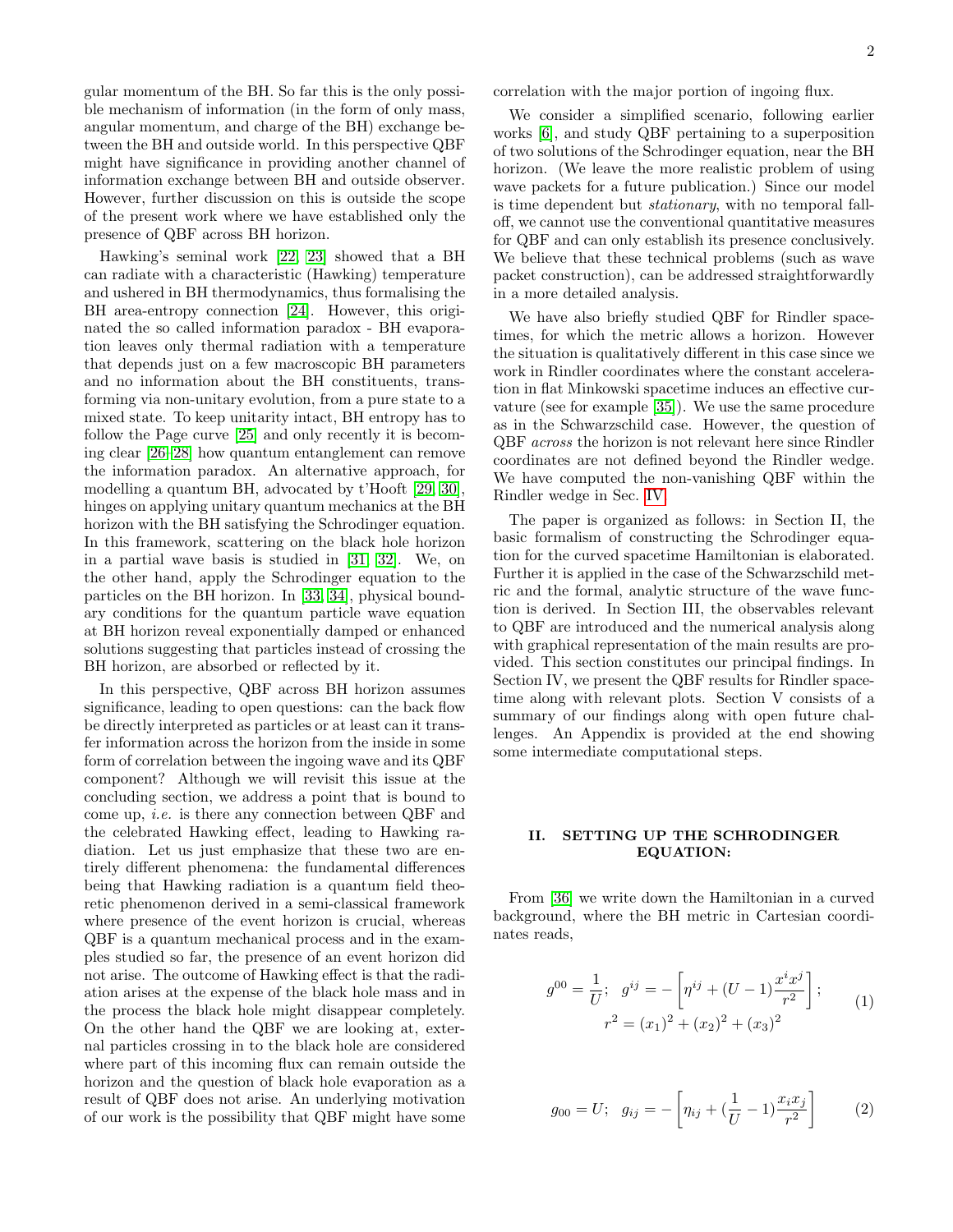with  $\sqrt{-g} = 1$  and  $U = (1 - \lambda/r)$  for the Schwarzschild metric. Following [\[36\]](#page-9-33),  $H$  is given by,

 $\frac{1}{\mathcal{A}} + m^2 \sqrt{-g} \frac{1}{\mathcal{A}}$ 

 $\frac{1}{\mathcal{A}} + m^2 \frac{1}{\mathcal{A}}$ 

 $\mathcal{A}$ 1

(3)

 $\frac{1}{\mathcal{A}},$ 

 $H = \bigg[ \frac{1}{\sqrt{-g}g^{00}} {\cal A} + \sqrt{-g} g^{ij} \partial_i \partial_j \frac{1}{{\cal A}}$ 

 $= U \mathcal{A} - \left[ \eta^{ij} + (U - 1) \frac{x^i x^j}{2} \right]$ 

where,  $\mathcal{A} =$  $\sqrt{-\nabla^2 + m^2} = \sqrt{-\eta_{ij}\partial^i\partial^j + m^2}$ . We reduce  $H$  to the form,

$$
H = H_0 + V; H_0 = A,
$$
  

$$
V = -\frac{\lambda}{r}A - \nabla^2 \frac{1}{A} + \frac{\lambda}{r^3} x^i x^j \partial_i \partial_j \frac{1}{A} + m^2 \frac{1}{A}
$$
 (4)

leading to the Schrodinger equation,  $i\partial_t \psi - H_0 \psi = -V \psi$ ,

$$
i\partial_t \psi - A\psi = -\left[ -\frac{\lambda}{r} \mathcal{A} - \nabla^2 \frac{1}{\mathcal{A}} + \frac{\lambda}{r^3} x^i x^j \partial_i \partial_j \frac{1}{\mathcal{A}} + m^2 \frac{1}{\mathcal{A}} \right] \psi.
$$
 (5)

Recall that QBF in an external potential was studied in [\[13\]](#page-9-11). Putting back the fundamental constants, the above equation takes the form:

$$
i\hbar\partial_t\psi - \sqrt{-c^2\hbar^2\nabla^2 + c^4m^2} \psi = -\left[\frac{2Gm}{c^2r}\sqrt{-c^2\hbar^2\nabla^2 + c^4m^2} - \hbar^2\nabla^2\frac{1}{\sqrt{-c^2\hbar^2\nabla^2 + c^4m^2}} + \frac{2\hbar^2GM}{r^3}x^ix^j\partial_i\partial_j\frac{1}{\sqrt{-c^2\hbar^2\nabla^2 + c^4m^2}} + m^2c^4\frac{1}{\sqrt{-c^2\hbar^2\nabla^2 + c^4m^2}}\right]\psi.
$$
\n(6)

We consider ingoing solutions along the  $X$ -axis as shown in Fig. [1,](#page-3-0) with a static observer outside the horizon  $(r =$  $\lambda$ ) on the X-axis. Let us isolate the free plane wave part  $\psi_u$  from  $\psi$ ,  $\psi = \psi_u + \psi_s$  with  $\psi_u = Ae^{i(-Et + \vec{k} \cdot \vec{x})}$  and subsequently

 $r^2$ 

 $\Big] \partial_i \partial_j \frac{1}{\overline{\phantom{a}}}$ 

$$
[i\partial_t \psi_u - H_0 \psi_u + V\psi_u] + [i\partial_t \psi_s - H_0 \psi_s + V\psi_s] = 0.
$$
 (7)

In a perturbative framework we consider exact solutions of the free equation  $i\partial_t \psi_u - H_0 \psi_u = 0$  and subsequently calculate the first order (in V) correction  $\psi_s$  from the equation  $[i\partial_t\psi_s - H_0\psi_s + V\psi_s] + V\psi_u = 0$ . Now  $V\psi_u$ acts as a source in a Greens function scheme and we drop  $V\psi_s$  since it will provide a correction effectively of  $O(V^2)$ whereas we are interested in  $O(V)$  corrections only. (We refer to the formalism used by Allali and Hertzberg [\[36\]](#page-9-33).

Using the free particle dispersion relation

$$
E_k - \sqrt{\hbar^2 c^2 k^2 + m^2 c^4} = 0
$$
 (8)

the equation for  $\psi_s$  is given by

$$
[i\partial_t \psi_s - H_0 \psi_s + V \psi_s] + V \psi_u = 0 \tag{9}
$$

Considering a first order potential correction for  $\psi_s$ , we drop the  $V\psi_s$  term to obtain,

$$
i\partial_t \psi_s - H_0 \psi_s + V \psi_u = 0. \tag{10}
$$

The computational details are provided in the supplemental material. We exploit Green's function techniques to first order, assuming the BH field to be weak near the horizon (∼ a supermassive black hole whose Schwarzschild radius exceeds its physical radius). The scattering part of  $\psi$  is, therefore,

<span id="page-2-0"></span>
$$
\psi_s^{(k)}(x,t) = \frac{-AE_k}{2\pi} e^{-iE_k t} \left[ E_k \frac{e^{ik|x|}}{|x|} \int d^3 x' \right]
$$

$$
\left( 1 - \frac{\lambda}{|x'|} \right) e^{i\vec{q}.\vec{x}'} - \frac{\lambda \hbar^2 c^2}{E_k} k_i k_j \frac{e^{ik|x|}}{|x|} \int d^3 x' \frac{x'^i x'^j}{|x'|^3} e^{i\vec{q}.\vec{x}'} \right],
$$
(11)

where, A is an arbitrary constant and  $\lambda = 2GM/c^2$ . Here,  $\vec{q} = \vec{k} - k\hat{x}$ . One can interpret  $\vec{q}$  as a measure of the 'scattering' as observed along  $\hat{x}$ . For e.g. if  $\vec{k} = k\hat{x}$ (the wave is directed away from the BH horizon), we expect no 'scattering' to be observed. Indeed in this case,  $\vec{q} = 0.$ 

We will work with the form of  $\psi^{(\vec{k})} = \psi_u^{(\vec{k})} + \psi_s^{(\vec{k})}$ , where,  $\psi_u^{(\vec{k})} = Ae^{i(-Et+\vec{k}.\vec{x})}$  and  $\psi_s^{(\vec{k})}$  is given by [\(11\)](#page-2-0).

Working form of the wave function  $\psi^{(\vec{k})}(\vec{x},t)$ : Ex-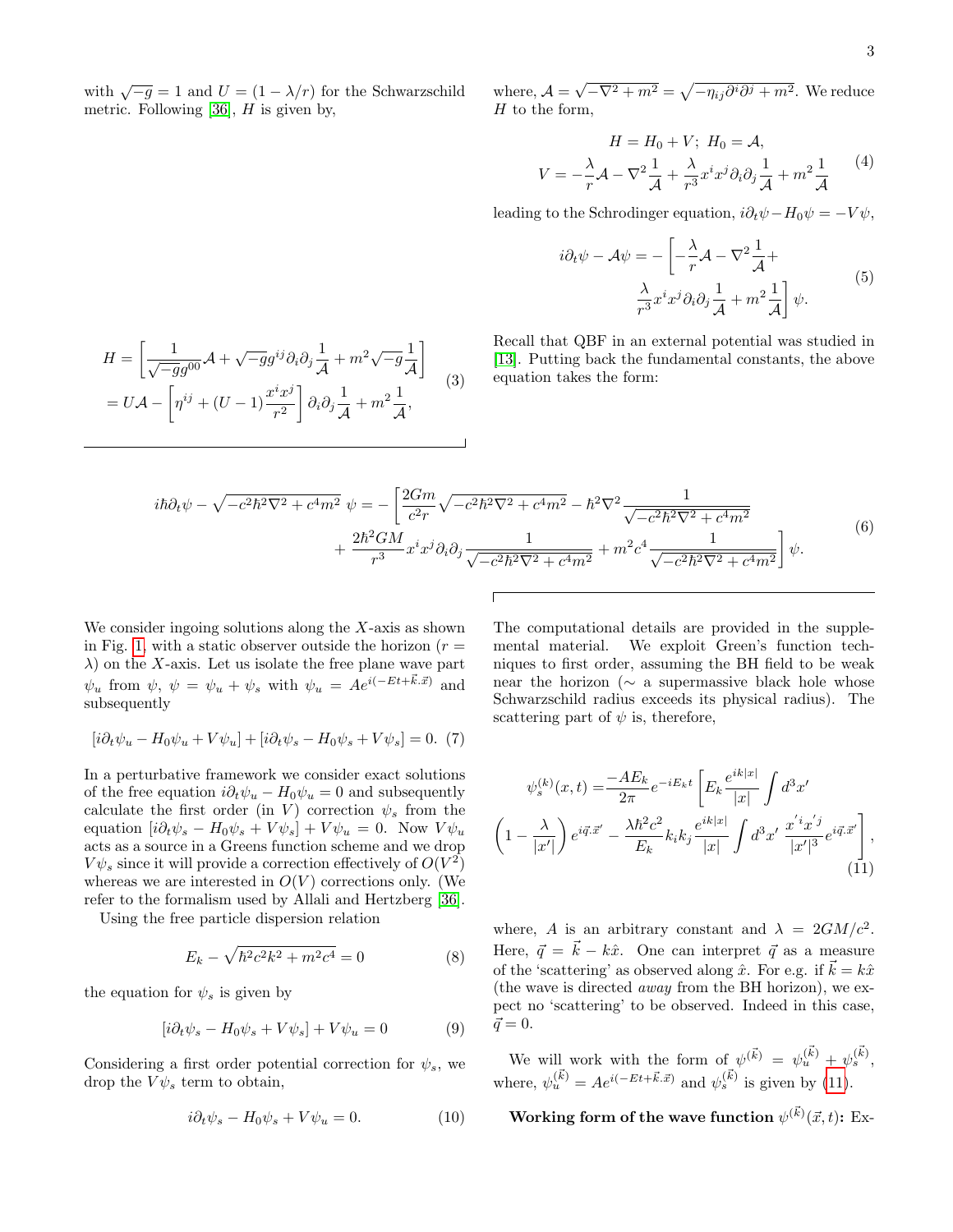pressing [\(11\)](#page-2-0) in the following form

$$
\psi_s^{(\vec{k})}(\vec{x},t) = -\frac{AE_k}{2\pi}e^{-iE_kt}\frac{e^{ik|\vec{x}|}}{|\vec{x}|}[E_k(F_1(\vec{q}) - \lambda F_2(\vec{q}))
$$

$$
+ \frac{\lambda\hbar^2c^2}{E_k}k_ik_j\partial_{q_i}\partial_{q_j}F_3(\vec{q})],
$$
\n(12)

reveals three Fourier transforms,

$$
F_1(q) = \int d^3x' \ 1 \ e^{i\vec{q}.\vec{x}'} = (2\pi)^3 \delta(\vec{q}),
$$
  

$$
F_2(q) = \int d^3x' \ \frac{1}{|x'|} e^{i\vec{q}.\vec{x}'}, \quad F_3(q) = \int d^3x' \ \frac{1}{|x'|^3} e^{i\vec{q}.\vec{x}'}. \tag{13}
$$

Explicit expressions of  $F_i(q)$  are calculated in the supplemental material. Final form of the  $k^{th}$  mode of the full wave function (in first order perturbation) is

$$
\psi^{(\vec{k})}(x,t) = \psi_u^{(k)}(x,t) + \psi_s^{(k)}(x,t)
$$
  
=  $Ae^{-iE_kt}e^{i(\vec{k}.\vec{x})} + \psi_s^{(\vec{k})}(x,t).$  (14)

<span id="page-3-1"></span>This is one of our important results. We will use it to construct the superposition of two waves (with momenta in the same direction) to study QBF. We consider the wave just inside horizon,  $|x| = \lambda - h(x)$  comprising of the ingoing modes, as is natural for a BH, and try to ascertain QBF outside horizon,  $|x| > \lambda$ , as depicted in Fig. [1.](#page-3-0) The system is reduced to an effectively one (space) dimensional problem, with QBF observed at P on the X-axis outside the horizon,  $x = \lambda$ .

#### III. QUANTUM BACK FLOW OBSERVABLES

QBF was observed [\[6\]](#page-9-5) in a superposition of two plane waves with appropriate mixing coefficients and positive momentum to study the probability current  $J(x, t)$ . The sign of  $J(x, t)$  indicates presence of QBF; for a superposition of negative momenta, the current will also be negative, at least classically. A positive current will indicate the presence of QBF. In our case, it is more convenient to calculate the current directly, following [\[6\]](#page-9-5),

$$
J(x,t) = -i\frac{\hbar}{2m} \left( \psi^*(x,t) \frac{\partial \psi(x,t)}{\partial x} - \frac{\partial \psi^*(x,t)}{\partial x} \psi(x,t) \right)
$$
(15)

using the form of  $\psi(x,t) \equiv \psi^{(\vec{k})}(x,t)$  we have obtained.

Toy models are a convenient tool in different branches of physics, in particular when a hitherto unexplored effect is being investigated, since for the time being, showing existence of that effect is primary and quantitative estimates for possible vindication can come later. (See for example the work of Berry [\[14\]](#page-9-12) where purely plane waves were considered in the study of QBF.) Keeping this in mind, (and following earlier works [\[6,](#page-9-5) [7,](#page-9-6) [9,](#page-9-8) [10\]](#page-9-9)),



<span id="page-3-0"></span>FIG. 1. P denotes the observer and  $\lambda$  radius of the event horizon.  $\Psi_T(\vec{x}, t)$  is the superposed wavefunction going into black hole.

let us exploit the toy model of two-mode superposition of plane waves for QBF. The plane waves are normalized formally as Dirac delta-function normalization or within a finite volume or with the imposition of periodic boundary condition. In existing literature in QBF simple quantum mechanical systems are considered with explicit wave packets that are localized in a finite volume. However construction of such a wave packet with finite support in our model is more difficult (which we plan to pursue in another publication). So in the present work we clearly demonstrate that it is indeed possible to have QBF from a black hole horizon but we refrain from making quantitative predictions. Only difference between our results and the QBF observables commonly used is that, (since the plane waves do not diminish in magnitude), we will provide the QBF observables in local form whereas in the latter, spatially integrated expressions are computed. Our framework, in spirit, is similar to the scattering cross-section given per unit area per unit time.

QBF from a Black Hole event horizon: Let us explicitly consider  $\psi^{(\vec{k})}(\vec{x},t) = \psi_u^{(\vec{k})}(\vec{x},t) + \psi_s^{(\vec{k})}(\vec{x},t)$  with  $\psi_u^{(k)}(x,t) = A \exp\left(i\vec{k}\cdot\vec{x} - iE_kt\right)$ , with  $\vec{k} = -k\hat{x}$  and  $\vec{x} = x\hat{x}$  (position vector of P in Fig. [1\)](#page-3-0), leading to  $\vec{q} =$  $\vec{k} - |\vec{k}| \hat{x} = -2k\hat{x}.$ 

The scattering part is given as,

$$
\psi_s^{(k)} = -A \frac{E_k}{2\pi} e^{-iE_k t} \frac{e^{ik|\vec{x}|}}{|\vec{x}|} \left[ E_k (2\pi)^3 \delta(\vec{q}) - E_k \frac{4\pi\lambda}{q^2} + \frac{2\pi\lambda \hbar^2 c^2}{E_k} k^2 \left( \lim_{\epsilon \to 0} \partial_{q_1}^2 (-Ci(q\epsilon) + \frac{2\sin q\epsilon}{q\epsilon}) \right) \right]
$$
  
= 
$$
-A \frac{E_k}{2\pi} e^{-iE_k t} \frac{e^{ikx}}{x} \left[ -E_k \frac{4\pi\lambda}{4k^2} + \frac{2\pi\lambda \hbar^2 c^2}{E_k} k^2 \frac{q_1^2}{q^4} \right]
$$
(16)

with momentum  $\vec{q} = q_1 \hat{x}$ ,  $q_1^2 = q_1^2 + q_2^2 + q_3^2$  and  $\lim_{\epsilon\to 0} \left[ \partial_{q_1}^2 \left( -Ci(q\epsilon) + \frac{2\sin q\epsilon}{q\epsilon} \right) \right] = -\frac{q_2^2 + q_3^2 - q_1^2}{q^4}$  simplifies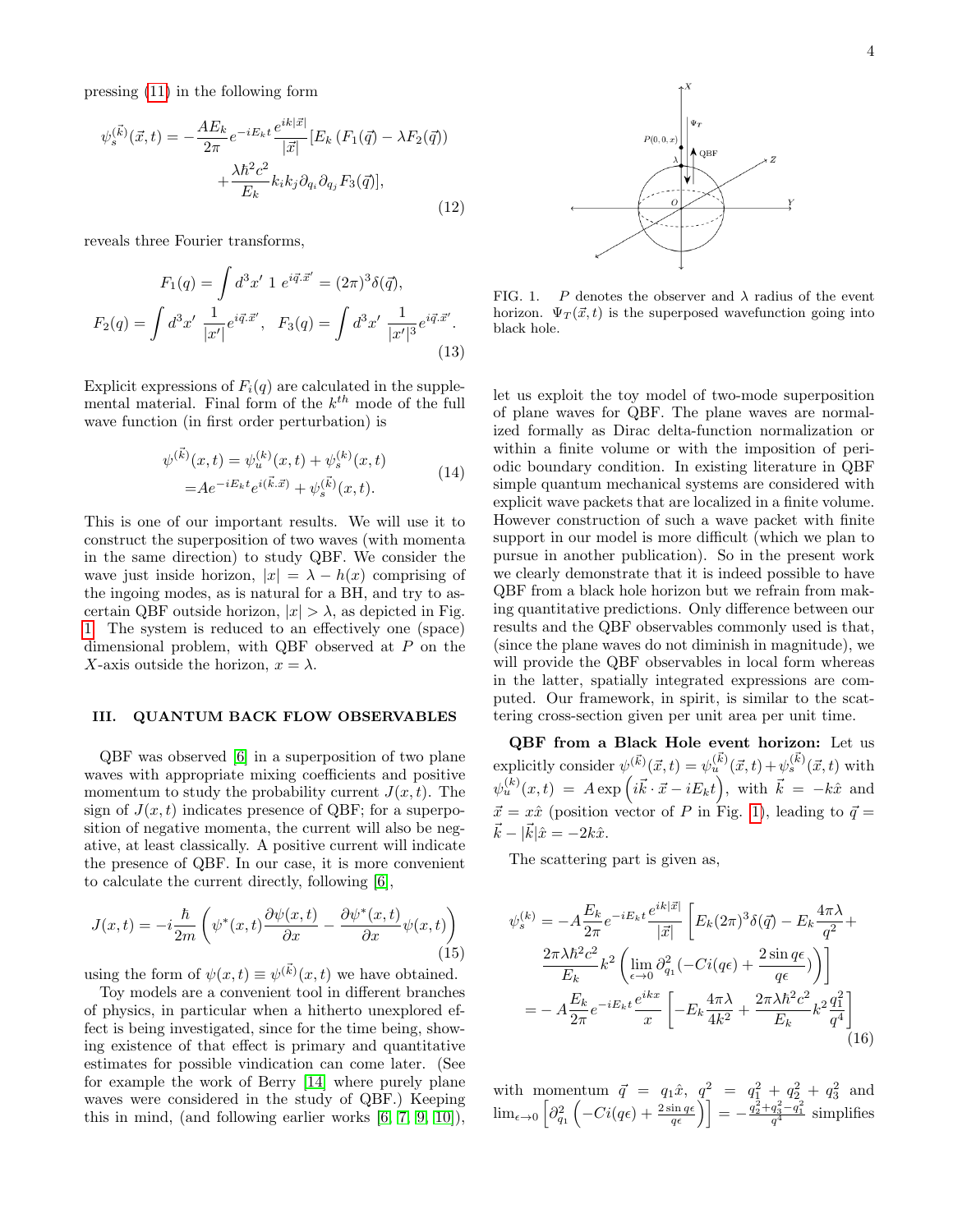to

<span id="page-4-1"></span>
$$
\psi_s^{(k)}(x,t) = -\frac{A}{2\pi} e^{-iE_k t} \frac{e^{ikx}}{x} \left[ -(\hbar^2 c^2 k^2 + m^2 c^4) \frac{\pi \lambda}{k^2} + \frac{\pi \lambda \hbar^2 c^2}{2} \right]
$$

$$
= \frac{A}{2\pi x} e^{-i(E_k t - kx)} \left[ \frac{2GM\pi}{c^2} \left( \frac{\hbar^2 c^2}{2} + \frac{m^2 c^4}{k^2} \right) \right].
$$
(17)

As we have mentioned in the Introduction, there is a universal (numerical value of the) upper bound on the total amount of QBF, but the amount of QBF is different for different wave functions and one has to come up with an explicit form of wave function that generates a significant amount of QBF. In a simplified toy model approach, we have managed to find a choice of the all-important two-wave superposition,  $\vec{k} = -\hat{x}$  and  $\vec{k} = -4\hat{x}$ , with an appreciable QBF,

$$
\Psi_T(x,t) = \psi^{(-\hat{x})}(x,t) - 3\psi^{(-4\hat{x})}(x,t)
$$
\n
$$
= \left[ e^{-i(x-\sqrt{1+m^2}t)} - 3e^{-4i(x-\sqrt{16+m^2}t)} \right] - \frac{\pi\lambda}{2\pi x} \left[ e^{-i(x-\sqrt{1+m^2}t)} \left( \frac{1}{2} + m^2 \right) - 3e^{-4i(x-\sqrt{16+m^2}t)} \left( \frac{1}{2} + \frac{m^2}{16} \right) \right]
$$
\n(18)

where,  $\psi^{(\vec{k})}(x,t)$  is defined in [\(14\)](#page-3-1) and we have used the calculated forms of  $\psi_u^{(\vec{k})}(x,t)$  and  $\psi_s^{(\vec{k})}(x,t)$ . Indeed this not a unique choice and there can very well be better choices of wave functions that might generate larger QBF (within the upper bound). To show that QBF generating superpositions are quite easily available, we have provided two specific examples of different superposition along with their respective QBF, at the end of this section. However, one needs to search for the particular wave function that induces the maximum amount of QBF.

For a general wave superposition of the form

$$
\psi(x) = \rho(x)e^{i\int_0^x dx' k(x')}
$$
\n(19)

the amplitude function  $\rho(x)$  and local wave number function  $k(x)$ 

$$
k(x) = \frac{d}{dx} arg \psi(x) = Im \frac{(d\psi(x)/dx)}{\psi(x)}
$$
(20)

are real. Positive and negative  $k(x)$  will indicate that the wave is travelling in positive or negative direction at x. Applying this definition (see for example  $[1, 6, 14]$  $[1, 6, 14]$  $[1, 6, 14]$ ) for more details) to a superposition of plane waves with positive momenta (for example)

$$
\psi(x) = \sum_{n=0}^{N} C_n e^{ik_n x}; \quad k_n \ge 0
$$
 (21)

one can show that  $k(x)$  can have negative values. As a specific example [\[1,](#page-9-0) [6,](#page-9-5) [14\]](#page-9-12) for

$$
\psi(x) = 1 - a e^{ix} \tag{22}
$$



<span id="page-4-0"></span>FIG. 2. Plots of the density function  $\zeta(x,t=0)$  for two values of λ.

the local wave number  $k(x)$ , given by

$$
k(x) = a \frac{a - \cos x}{1 + a^2 - 2a \cos x},
$$
 (23)

will generate QBF for  $a < 1$  within  $|x| < arccos(a)$  periodically.

Numerical Analysis: The analytic expressions of the probability and current densities,  $\zeta(x,t)$  =  $\Psi_T^*(x,t)\Psi_T(x,t)$  and  $J(x,t)$  are respectively given by,

$$
\zeta(x,t) = \frac{1}{1024x^2} [5(2048x^2 - 64(16 + 5m^2)x\lambda + (128 + 80m^2 + 53m^4)\lambda^2) - 48(128x^2 - 4(16 + 17m^2)x\lambda + (8 + 17m^2 + 2m^4)\lambda^2 t) \cos((\sqrt{1 + m^2} - \sqrt{16 + m^2})t - 3x)],
$$
\n(24)

$$
J(x,t) = \frac{\hbar}{(256 \text{ m}x^2)} \left[ -9472x^2 + 4736x\lambda + 832m^2x\lambda \right.
$$
  
\n
$$
-592\lambda^2 - 208m^2\lambda^2 - 73m^4\lambda^2 + 30(128x^2 - 4(16 + 17m^2)x\lambda + (8 + 17m^2 + 2m^4)\lambda^2) \cos[(\sqrt{1 + m^2} - \sqrt{16 + m^2}) t - 3x] + 360m^2\lambda \sin[\sqrt{1 + m^2} t - \sqrt{16 + m^2} t - 3x]].
$$
  
\n(25)

The functions are analytic,  $\forall x \neq 0, \forall t \geq 0$ , i.e. it is non-analytic only at the curvature singularity at  $x = 0$ and not at the coordinate singularity at  $x = \lambda$ . In Fig. [2](#page-4-0)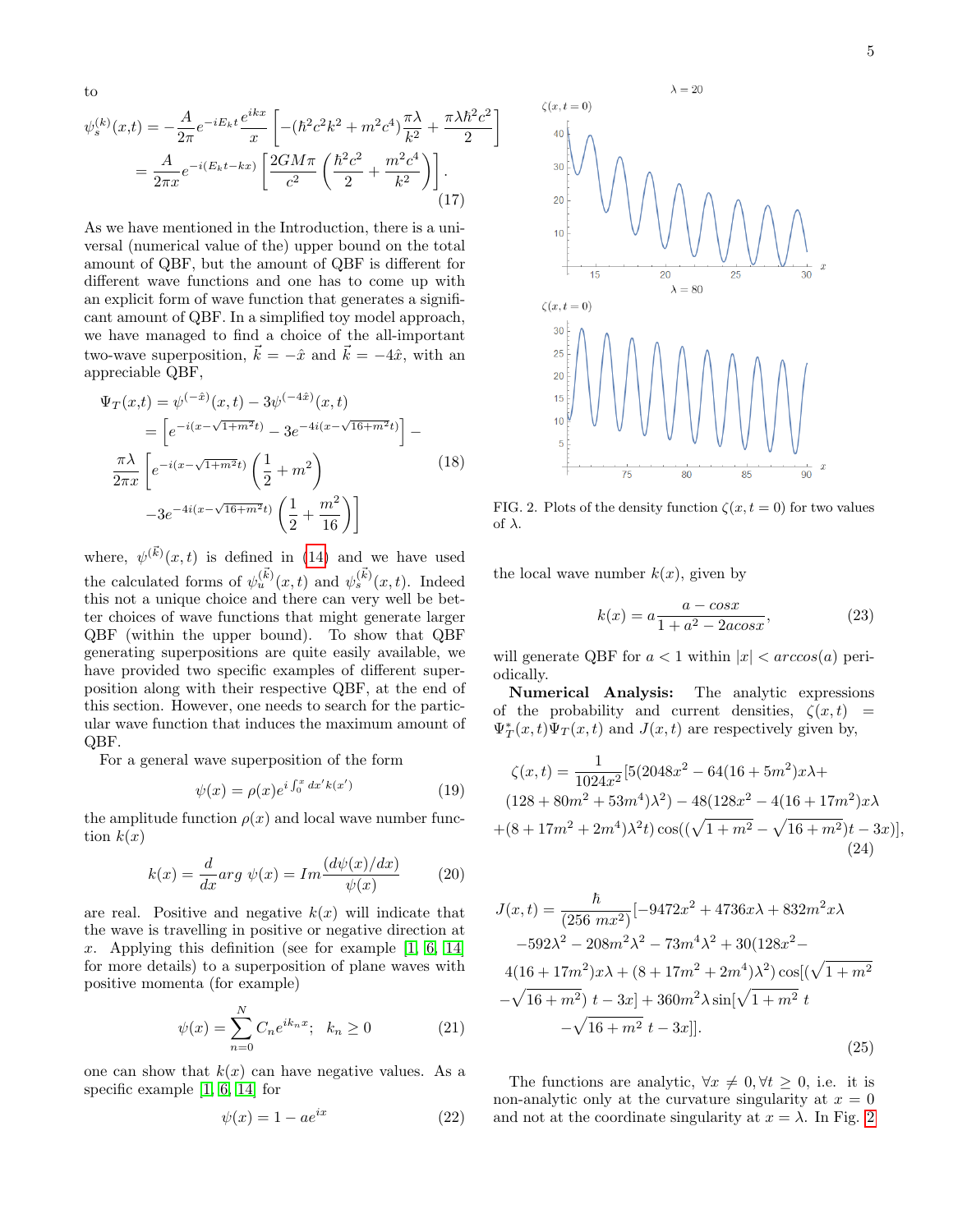

FIG. 3. Plot of  $\zeta(x,t)$  at two different times,  $t = 10$  and  $t = 100$ , for  $\lambda = 60$ .

<span id="page-5-0"></span>

<span id="page-5-1"></span>FIG. 4. QBF (red region) observed from the plots of  $J(x, t =$ 0) for two values of  $\lambda$ , on superposing  $\vec{k} = -\hat{x}$  and  $\vec{k} = -4\hat{x}$ solutions. The size of the QBF region increases with  $\lambda$ .

we show the variation in probability density for two values of  $\lambda$ . There appears to be a qualitative change in the behaviour after the horizon, that is more pronounced for smaller  $\lambda$ . In Fig. [3,](#page-5-0) snapshots of the density profile are shown for two different times. Notice that the density is greater inside the horizon and as expected, falls off away from the horizon, on the outside. The time-stationary behaviour is readily visible.

Our most decisive results appear in the profile in Fig. [4,](#page-5-1) where we plot the current  $J(x, t)$  for  $\hbar = 1, m = 3$ , for two values of  $\lambda$ . In Fig. [4,](#page-5-1) we see that there is a small QBF region for  $t = 0$  (actually for all values of t as well) near the horizon  $x = \lambda$ , that is shaded red in the figure. It



<span id="page-5-2"></span>FIG. 5.  $J(x, t = 0)$  plot showing sizeable QBF on superposing solutions with,  $\vec{k} = -\hat{x}$  and  $\vec{k} = -5\hat{x}$ .



<span id="page-5-3"></span>FIG. 6. A magnified plot of the QBF region for  $t = 0$  (blue curve) and  $t = 5$  (yellow curve), showing evolution of the QBF region with time.

can be shown numerically that  $J(x, t)$  is strictly negative (as expected naively) for  $x \ll \lambda$  as well as for  $x \gg \lambda$ . This can also be seen from the time slices in Fig. [4.](#page-5-1) The envelope of the oscillatory plots in Fig. [4](#page-5-1) is only positive for a finite region surrounding  $x = \lambda$  as shown. This suggests that QBF is originated from only a finite region around the Schwarzchild BH event horizon. A different superposition and its associated QBF is provided in Fig. [5.](#page-5-2)

In fact size and shape of the region from where QBF emerges changes (periodically) with time. Such a shift in the QBF peaks is depicted for two different times  $t = 0$ and  $t = 5$ , in Fig. [6,](#page-5-3) an enlarged view of the QBF zone (marked in red) for the  $\lambda = 20$  case of Fig. [4.](#page-5-1) Both in Fig. [4](#page-5-1) and [4](#page-5-1) it is to be understood that QBF regions occur periodically along the intervals in  $x$ . In [4](#page-5-1) the QBF zone at  $t = 0$  (marked in blue) are different from the QBF zones at  $t = 5$  (marked in yellow) indicating how the QBF zones evolve with time. Note that only for plane wave superpositions the corresponding QBF occur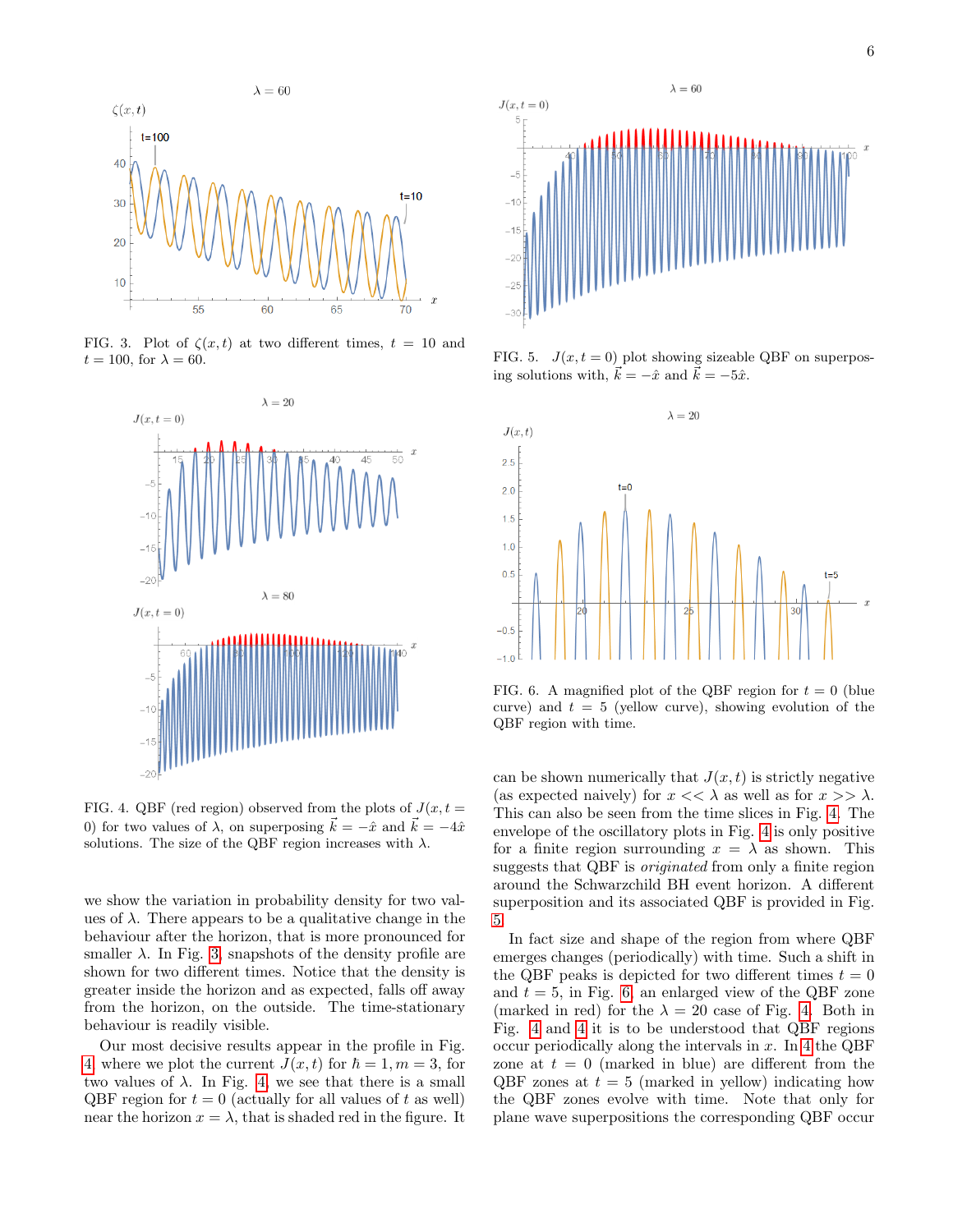periodically. Similar situations in other QBF models are discussed in detail in [\[14\]](#page-9-12).

#### <span id="page-6-0"></span>IV. QUANTUM BACK FLOW FOR RINDLER OBSERVERS

In this section we will briefly present another example of QBF for a spacetime that has a close connection with the Schwarzschild spacetime but has also essential differences that is reflected in the corresponding QBF; the Rindler spacetime (see for example [\[35\]](#page-9-32)). Quite interestingly, even though Rindler metric has a horizon, because of the qualitative difference in the nature of the two horizons the QBF also has a different structure that we will elaborate.

The Rindler horizon appears in the following way. The world line of a point particle moving with constant proper acceleration, (that is the acceleration measured by an observer co-moving with the said point), in flat  $(1 + 1)$ dimensional spacetime, will be a hyperbola. World lines of light rays asymptote to the arms of the hyperbola. Hence the light ray paths constitute horizons bounding the Rindler wedge in the sense that any signal from outside the wedge can not reach the accelerating particle since to do that it has to overtake the light pulse. On the other hand, from the point of view of the accelerated observer, the light pulse is always at a constant distance (∼ inverse of the proper acceleration) behind.

Clearly, the Rindler horizon is different from a Schwarzschild black hole horizon: the former will be present so long as the acceleration persists and is not eternal as the latter (in the classical sense, disregarding Hawking radiation). Furthermore the true singular nature of the latter metric, where the curvature is infinite, is absent in the former. Still, the horizon analogy can be pursued further: in the Rindler case, a constant force is required to maintain a constant proper distance from the Rindler horizon; in the Schwarzschild case, a (redshifted) force (∼ surface gravity) on a particle is needed to keep it stationary on the horizon. Again, considering a sufficiently massive black hole, (so that the spacetime curvature is extremely small), similar phenomena (red shift, time dilation and so on) occur in the vicinity of both the horizons and Unruh radiation in Rindler is an analogue of Hawking radiation in Schwarzschild. With an appropriate rescaling, the Rindler metric structurally reduces to a Schwarzschild form.

A convenient way to study the effects of a constant acceleration is to exploit Rindler coordinates. For acceleration along the direction of motion, it is possible to show that the acceleration is the same for an intertial frame and in the proper frame of the accelerating particle. Hence one can solve the motion of a particle in a Minkowski (laboratory) frame in a straightforward way and transform it to the comoving frame in which the accelerating particle is at rest, which in this case is the Rindler frame. Interestingly the metric in Rindler frame is that of a curved spacetime, with a horizon, the Rindler horizon. This is agreeable to us since we have already analyzed QBF for a generic curved spacetime and can simply borrow the machinery to compute QBF for Rindler spacetime. However, since the Rindler metric is only defined within the Rindler wedge, it is not feasible to consider QBF across the Rindler horizon. One might heuristically argue that QBF supposedly cannot violate Special Relativity, which would have been the case if QBF across a Rindler horizon was allowed. However, as we demonstrate below, the good news is that QBF is non-vanishing inside the Rindler wedge.

As explained just above, the solution of Newton's dynamical equation,

$$
ma = \frac{dP}{dT} = m\frac{d(\gamma U)}{dT}, \ U = dX/dT, \ \gamma = 1/(\sqrt{1 - U^2/c^2})
$$
\n
$$
(26)
$$

with  $a$ , the proper acceleration of the observer, is given by,

$$
U = aT/(\sqrt{1 + (aT/c)^2}).
$$
 (27)

Defining the proper time t by  $dT/dt = 1/(\sqrt{1 - U^2/c^2})$ one obtains the transformation laws [\[35\]](#page-9-32)

$$
X = \left(x + \frac{1}{a}\right) \sinh[a(t - t_0)] + X_0 - \frac{1}{a},
$$
  

$$
T = \left(x + \frac{1}{a}\right) \cosh[a(t - t_0)] + T_0,
$$
 (28)

connecting the flat Minkowski metric

$$
ds^2 = -dT^2 + dX^2\tag{29}
$$

to the Rindler metric (in terms of proper time and space coordinates  $x, t$ ) given by

$$
ds^2 = -(1 + xa)dt^2 + dx^2,
$$
 (30)

where we have used the  $(-1, +1)$  signature and  $c = 1$ . Clearly, for  $x \in \mathbb{R} \setminus \{-1/a\}$ , the Minkowski coordinates satisfy,  $-T < X < T$  (the Rindler wedge). Following the same procedure outlined in the next two sections, we obtain the scattering part of the wavefunction as,  $\psi_s^{Rind(k)}(t, \vec{x}) = A \frac{E_k}{2\pi |\vec{x}|} e^{-i(E_k t - k|\vec{x}|)} \left[ \frac{4a}{q^2} - 2\pi \delta(\vec{q}) \right]$ . We construct the superposition of two wavefunctions, with  $\vec{k} = -\hat{x}$  and  $\vec{k} = -4\hat{x}$  and plot the probability density  $\zeta(x,t)$  and current density  $J(x,t)$  in Fig. [7.](#page-7-0) From the plot of  $J(x, t)$  in Fig. [7,](#page-7-0) we see that QBF indeed occurs (marked in red) away from the Rindler horizon at  $|x| = \frac{1}{a}$ , i.e. QBF is observed strictly "inside" the Rindler wedge. Note that there are no divergences in the two profiles of Fig. [7](#page-7-0) near the horizon; we had to scale it up so that the small amount of QBF shows up clearly, leading to large but finite values of the respective observables near horizon.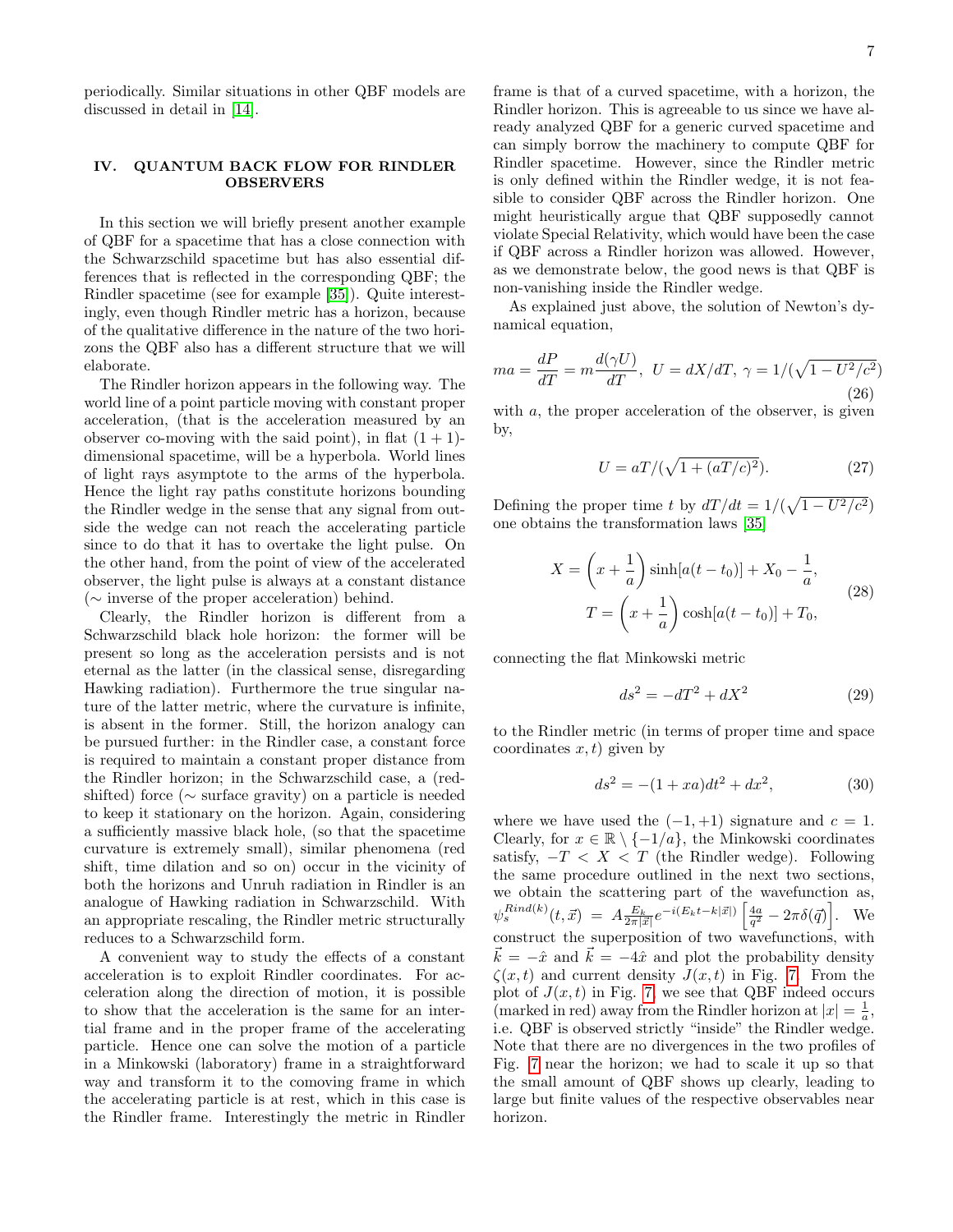

<span id="page-7-0"></span>FIG. 7. Plots of the density function  $\zeta(x,t=100)$  (top) and the current  $J(x, t = 100)$  for  $|x| \in (\frac{1}{a}, 10)$ .

#### V. DISCUSSION

To summarize, we have studied the QBF across the event horizon of a Schwarzschild BH, using perturbative solutions of the Schrodinger equation for a particle in the BH background, near the horizon. In a superposition of two ingoing modes, QBF is observed across the horizon. Interestingly QBF persists for a finite spatial range. In our stationary model, overall time dependence and related observations of charge and current density are uniform (without any decay). In the present toy model approach, we have not attempted to provide quantitative estimates in terms of a conventional observable, the total probability (integrated over position) of QBF. We believe this weakness can be overcome by considering wavepackets, instead of a simple superposition, as done here. However it should be noted that wave propagation and wave packet construction in curved (space and) spacetime is itself an involved problem that has created a lot of interest in recent years as well; some of the novel features related to curved spacetime being decoherence of wave packet due to its interaction with zero-point fluctuations produced by a gravitational wave, ambiguity in defining a particle excitation, among others (some relevant references are [\[37–](#page-9-34)[41\]](#page-9-35)). Keeping this in mind we have adhered to the toy model presented here which can establish presence of a QBF across BH horizon. We plan to introduce wave packets to study the QBF in this context in near future.

We have also provided a brief description of QBF in Rindler space where it occurs inside the Rindler wedge.

The present work raises several open questions and possibilities: how do we interpret the QBF across BH horizon? Can the QBF correspond to outgoing modes? Does there exist any form of correlation between the ingoing and outgoing (QBF) part of the wavefunction? Even though QBF is an effect, distinct from information leakage through Hawking radiation, can it lead to information exchange between inside and outside horizon? Can this type of QBF be realized in analogue gravity models? We conclude by noting several major differences between QBF (in BH case) and Hawking effect: QBF is a generic quantum process present in wave function evolution while, Hawking effect is a semi-classical field theoretic phenomenon applicable near the event horizon of a BH. QBF is intimately connected to the external matter wave function moving across BH horizon, whereas, no external matter degrees of freedom are involved in Hawking effect. Again, there is no BH mass depletion due to QBF (it can only acquire the mass of the ingoing part of wave function). Also QBF is active for a limited period of time (for wave-packets as ingoing modes), and is restricted in a spatial domain whereas BH mass decreases via Hawking radiation resulting in a BH evaporation. The latter is present throughout the time the BH is alive.

Since we have mooted the question of a possible connection between QBF and information leakage, it is natural to ask whether there are any comparable time scales involved in the two processes. One such scale for black holes is the Scrambling Time proposed in [\[45\]](#page-9-36) that refers to the process of quick delocalization of quantum information in thermal states. It scales as the logarithm of the number of degrees of freedom of the system. It was also hypothesized that "Black holes are the fastest scramblers in nature" [\[45\]](#page-9-36). Before proceeding further let us observe that in the Schwarzschild black hole case that we have discussed in detail, we have considered time independent solutions and thus analysis of time scales is beyond the scope of the present work. But, in previous works involving time dependent QBF [\[6,](#page-9-5) [7,](#page-9-6) [10\]](#page-9-9) it has been shown that generically QBF persists for a finite period of time and it can be non-zero for several time periods. However one should be cautious since the time period can be scaled to different durations with the restriction that the integrated amount of probability transfer by QBF remains the same [\[6,](#page-9-5) [7,](#page-9-6) [10\]](#page-9-9). Indeed, more study is needed before one can make any conjecture regarding a possible connection between the time scales involved in QBF and information scrambling time (or any other relevant time scale) for black holes.

Open problems: (i) Use renormalizable ingoing wave packets for quantitative estimates of QBF.

(ii) Investigate QBF in analogue gravity models. As a physically interesting example, in coastal region where a river empties into an ocean, (depending critically upon external parameters), a tidal bore, i.e. a strong tidal wave, can occur that pushes up the river, against the current. In the horizon analogy for a tidal bore, a smooth wavefront is followed by a series of waves, travelling up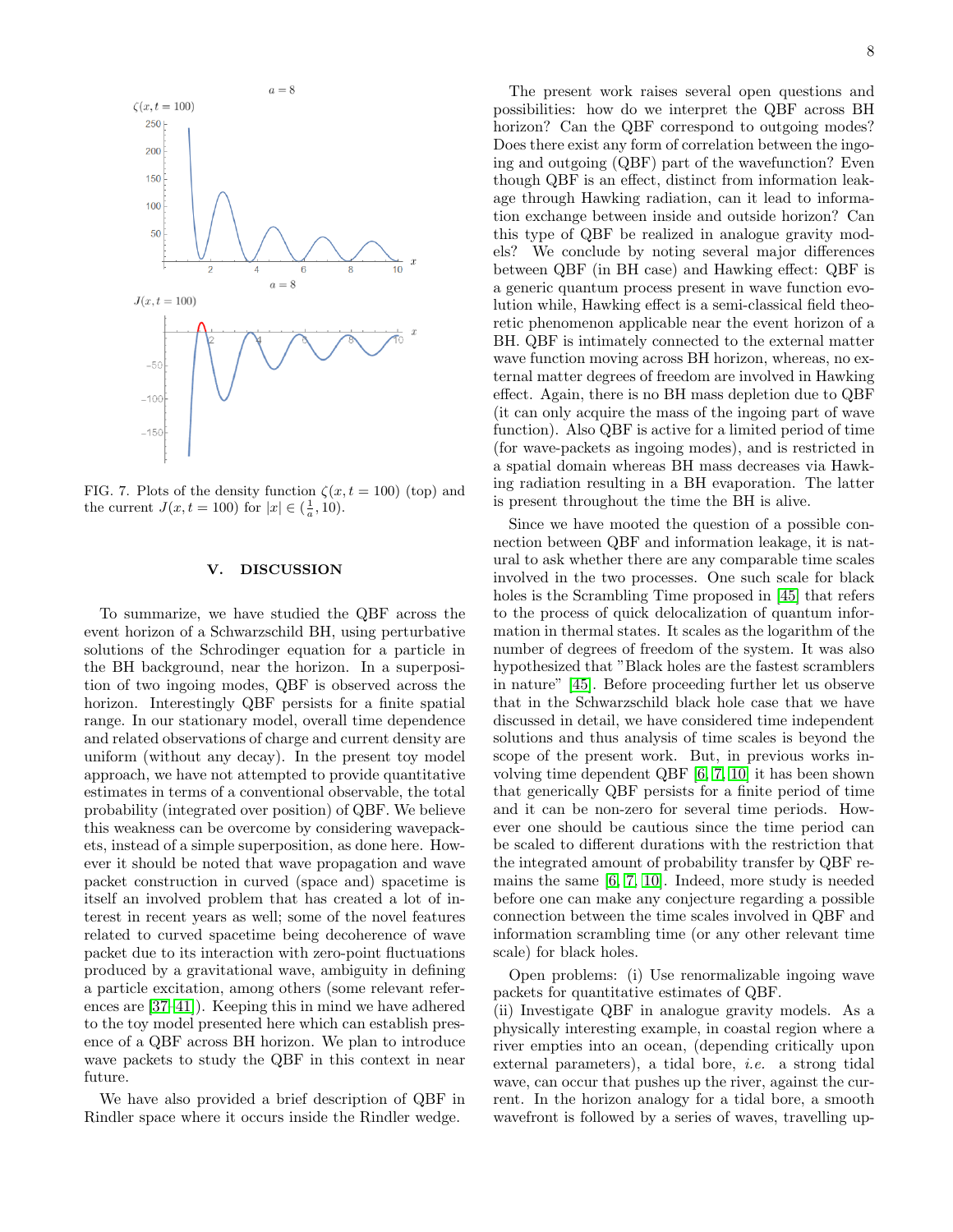stream forced by high tides [\[42–](#page-9-37)[44\]](#page-9-38). The bore acts as a horizon, separating an analogue white hole up along the river. There is no wave propagation upstream to the bore and only rapidly decaying evanescent waves can exist there in the analogue white hole region. If we push the identification between QBF and tidal bore further then in the white hole situation the leakage of the evanescent waves might be interpreted as the QBF. Recall that QBF also remains active for a finite period of time (provided we use wave-packets for the ingoing modes). Clearly this analogy demands further study.

We end by noting that a deeper analysis of the physical interpretation of the QBF part is needed since apart from an intriguing remark by Berry [\[11\]](#page-9-10) regarding possible particle-like nature of the QBF sector, not many observations are present in the literature.

### VI. APPENDIX

In the Appendix we have elucidated some parts of our calculations.

Equation (11) of main text: We provide details of the derivation of the solution of Schrodinger equation, using Green's function [\[36\]](#page-9-33)

$$
\psi_s^{(\vec{k})}(x,t) = \int d^4x' \ G_4(t-t';x-x')V(t',x')\psi_u^{(\vec{k})}(t',x')
$$
\n(31)

which, can be rewritten as

$$
\psi_s^{(k)}(x,t) = e^{-iE_k t} \int d^3 x' \ G_3(x-x') V(x') \psi_u^{(\vec{k})}(x')
$$
  
= 
$$
e^{-iE_k t} \int d^3 x' \frac{-E_k}{2\pi |x-x'|} e^{ik|x-x'|} \left[ -\frac{2GM}{c^2 |x'|} \mathcal{A} - \hbar^2 \nabla^2 \frac{1}{\mathcal{A}} + \frac{2\hbar^2 GM}{|x'|^3} x' \psi_d^{'} \partial_i' \partial_j' \frac{1}{\mathcal{A}} + m^2 c^4 \frac{1}{\mathcal{A}} \right] (A e^{ik.x'})
$$
(32)

where,  $E_k^2 = \hbar^2 c^2 k^2 + m^2 c^4$ . In the above,  $G_4(t-t';x-x')$ and  $G_3(x-x')$  refer to the four and three dimensional Green's functions respectively. We use the notation of [\[36\]](#page-9-33). This yields

$$
\psi_s^{(k)}(x,t) = \frac{-AE_k}{2\pi} e^{-iE_k t} \int d^3x' \frac{e^{ik|x-x'|}}{|x-x'|} \left[ -\frac{\lambda}{|x'|} \sqrt{k^2 + m^2} + k^2 \frac{1}{\sqrt{k^2 + m^2}} + m^2 \frac{1}{\sqrt{k^2 + m^2}} -\frac{\lambda}{|x'|^3} x^{'i} x^{'j} k_i k_j \frac{1}{\sqrt{k^2 + m^2}} \right] (e^{ik.x'})
$$
\n(33)

After simplification we find,

<span id="page-8-0"></span>
$$
\psi_s^{(k)}(x,t) = \frac{-AE_k}{2\pi} e^{-iE_k t} \int d^3 x'
$$

$$
\frac{e^{ik|x-x'|}}{|x-x'|} \left[ \left( 1 - \frac{2GM}{c^2|x'|} \right) E_k - \frac{2GM}{E_k} \hbar k_i \hbar k_j \frac{x' i x'^j}{|x'|^3} \right] (e^{ik.x'}).
$$
(34)

We concentrate on the region near horizon  $|x| = \lambda$  $|x'|$  and expand

$$
\rightarrow |x - x'| \approx |x| - \frac{\vec{x}.\vec{x}'}{|x|} \equiv |x| \approx \lambda - \hat{x}.\vec{x}'
$$

so that in a standard approximation scheme in [\(34\)](#page-8-0),

$$
\frac{e^{ik|x-x'|}}{|x-x'|}e^{ik.x'} \approx \frac{e^{ik(|x|-\hat{x}.\vec{x}')}}{|x|-\hat{x}.\vec{x}'}e^{ik.x'} \approx \frac{e^{ik|x|}}{|x|}e^{i(\vec{k}-k\hat{x}).\vec{x}'}
$$

$$
=\frac{e^{ik|x|}}{|x|}e^{i\vec{q}.\vec{x}'}; \ \vec{q}=\vec{k}-k\hat{x}.
$$
(35)

Substituting these relations in  $(34)$  we recover eq. $(11)$  of original text.

Equation (13) of main text and  $F_i(q)$ : Exploiting spherical symmetry for a generic case yields,

$$
F(q) = \frac{4\pi}{q} \int_0^\infty dr \ V(r) \ r \ sin(qr). \tag{36}
$$

For  $V = 1/r$ , a regularization (in the form of a mass scale  $\mu$ ) is needed;

$$
F_2(q; \mu) = \frac{4\pi}{q} \int_0^\infty dr \; \frac{e^{-\mu r}}{r} \; r \; \sin(qr) = \frac{4\pi}{\mu^2 + q^2} \quad (37)
$$

where  $\vec{q} = \vec{k} - k\hat{r}$ ;  $q = 2k\sin(\theta/2)$ . Finally taking  $\mu \to 0$ we find

$$
F_2(q) = \frac{4\pi}{q^2}.
$$
 (38)

On the other hand, for  $F_3(q)$  we find, using the same prescription as above, that,

$$
F_3(q) = \frac{4\pi}{q} \int_0^\infty \frac{\sin(qr)}{r^2} dr,
$$

diverges due to the singularity at  $r = 0$ . Therefore, we perform the integral,

$$
\bar{F}_3(q) = \frac{4\pi}{q} \int_{\epsilon}^{\infty} \frac{\sin(qr)}{r^2} dr.
$$
 (39)

for some,  $\epsilon \in \mathbb{R}^+$ . Then we have,

$$
\bar{F}_3(q) = 2\pi \left( -Ci(q\epsilon) + 2\ln(q) - \ln(q^2) + 2\frac{\sin(q\epsilon)}{q\epsilon} \right),\tag{40}
$$